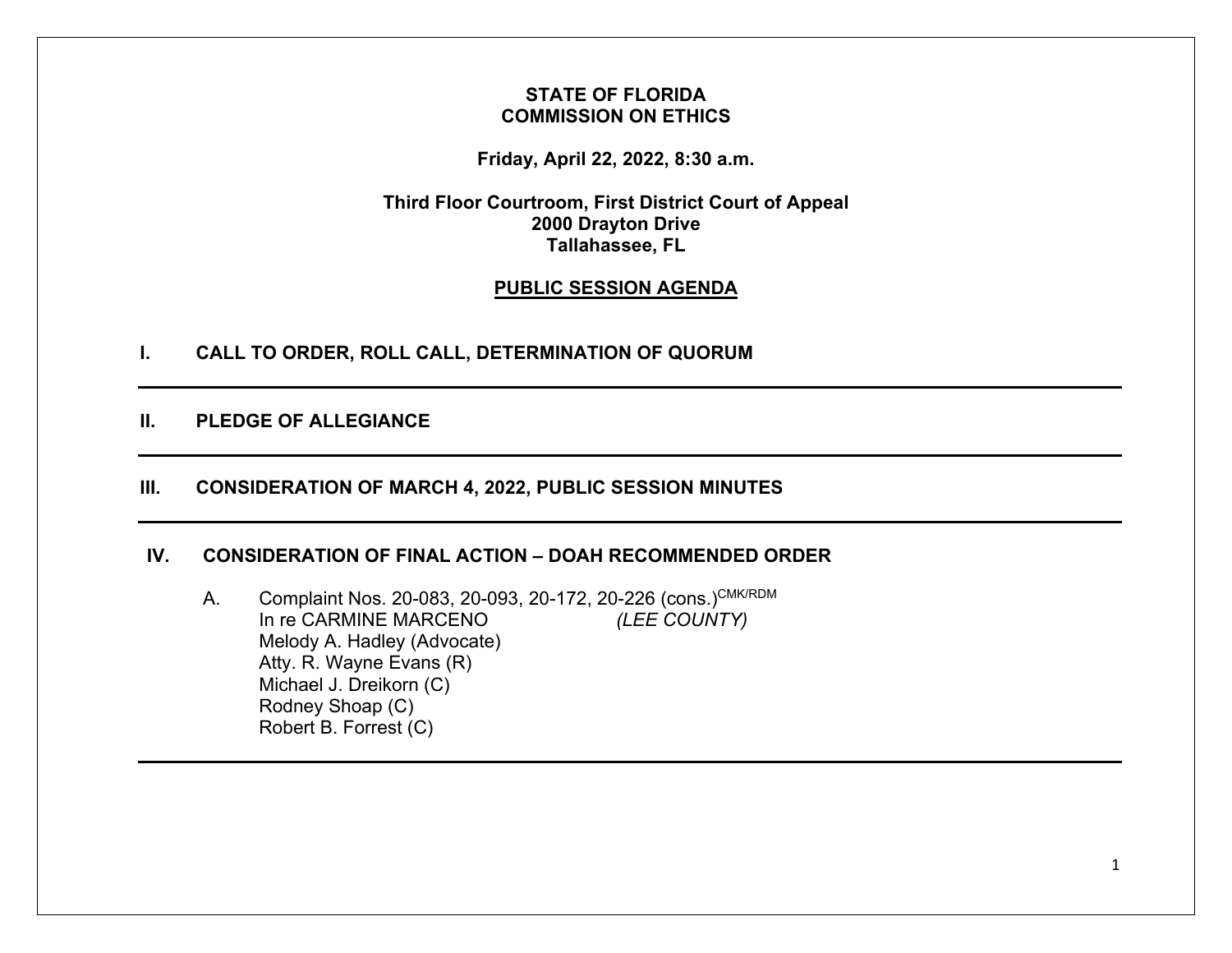# **V. CONSIDERATION OF FINAL ACTION – PRE-PROBABLE CAUSE JOINT STIPULATION**

A. Complaint No. 21-113CMK/RGM In re DENNIS WARD *(TAVERNIER)* Melody A. Hadley (Advocate) Atty. Buddy Jacobs (R) William Thomas Skinner (C)

B. Complaint No. 21-159SJZ/RDM In re TRACIE DAVIS *(JACKSONVILLE)* Melody A. Hadley (Advocate) Atty. Jennifer Blohm (R) David Hodges (C)

#### **VI. CONSIDERATION OF COMPLAINT DISMISSAL**

A. Complaint No. 19-180GPS/RGM In re KEITH JAMES *(WEST PALM BEACH)* Elizabeth A. Miller (Advocate) Atty. Ron Meyer (R) Adam Giddens (C)

B. Complaint No. 21-184GPS/RGM In re CYNTHIA LYNN HOWARD (*ORLANDO)* Melody A. Hadley (Advocate) Atty. James A. McKee (R) No Complainant (self-generated financial disclosure matter)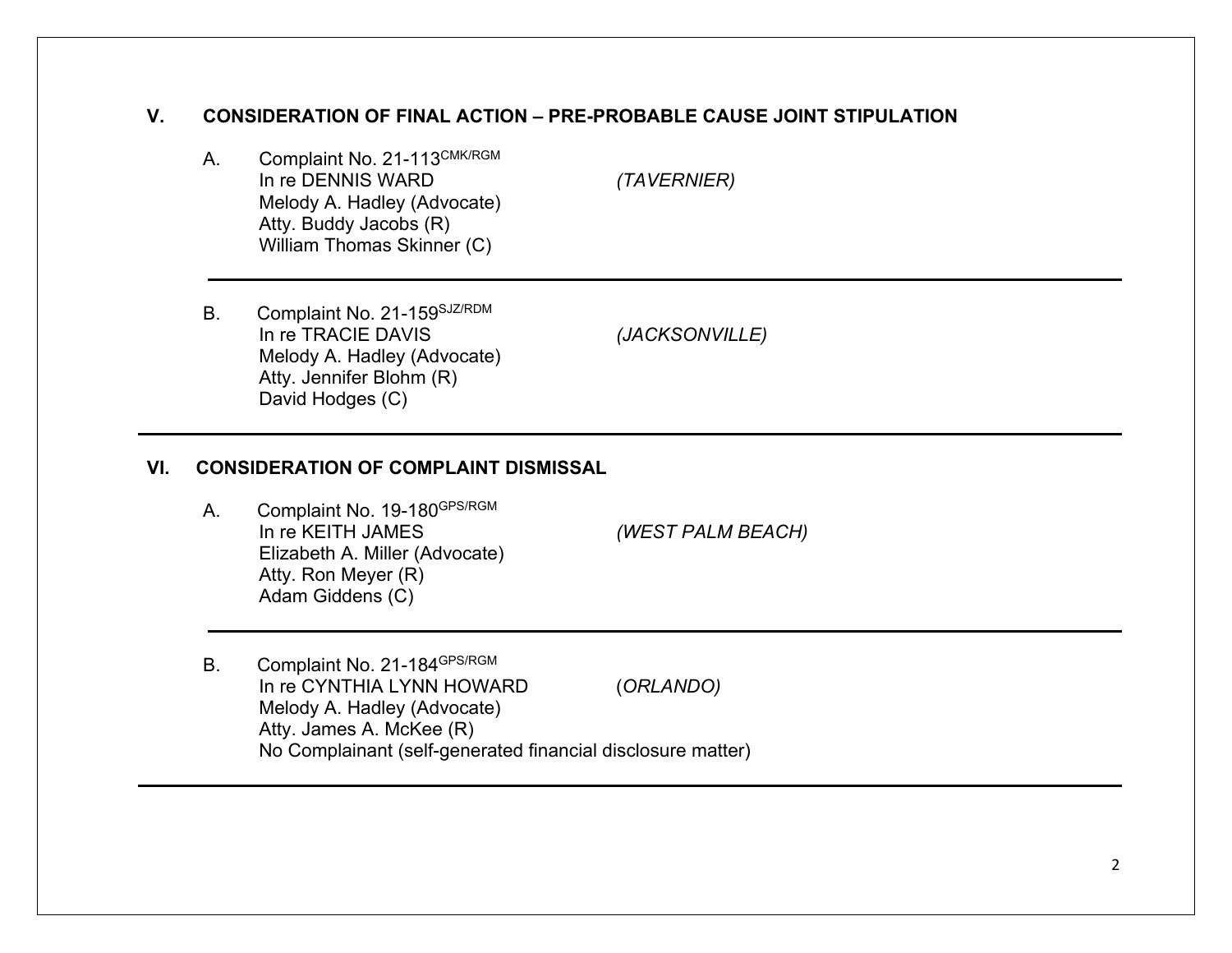#### **VII. CONSIDERATION OF ADVISORY OPINIONS**

**File 2785. GIFT ACCEPTANCE AND DISCLOSURE**: SCHOOL DISTRICT PAYING SALARIES OF SCHOOL BOARD MEMBERS WITH FUNDS FROM VARIOUS SOURCESSJZ *(SCHOOL BOARD OF BROWARD COUNTY)* **NOTE: STATUS UPDATE AND WITHDRAWAL REQUEST ONLY.** 

**File 2788. POST-EMPLOYMENT RESTRICTIONS**: FORMER JACKSONVILLE TRANSPORTATION AUTHORITY EMPLOYEESC *(JACKSONVILLE TRANSPORTATION AUTHORITY)* 

**File 2789. CONFLICT OF INTEREST**: DEVELOPMENT COMPANY DONATING LAND TO FLORIDA'S TURNPIKE ENTERPRISESJZ *(FLORIDA'S TURNPIKE ENTERPRISE)* 

#### **VIII. CONSIDERATION OF FINANCIAL DISCLOSURE APPEALS**

#### **NO HEARING**

|                  | Appeal No. | <b>Appellant</b>         | <b>City/County</b> |           |
|------------------|------------|--------------------------|--------------------|-----------|
|                  | FD 19-085  | Felicia M. Stewart       | Groveland          | <b>SC</b> |
| 2.               | FD 19-090  | <b>Barry Radolan</b>     | Orlando            | gps       |
| 3.               | FD 20.032  | <b>Robert Collins</b>    | Tallahassee        | <b>SC</b> |
| $\overline{4}$ . | FD 20-038  | Alexandra Nicole Colbert | St. Augustine      | gps       |
| 5.               | FD 20-043  | Natalie Cimadevilla      | Miami              | SC        |